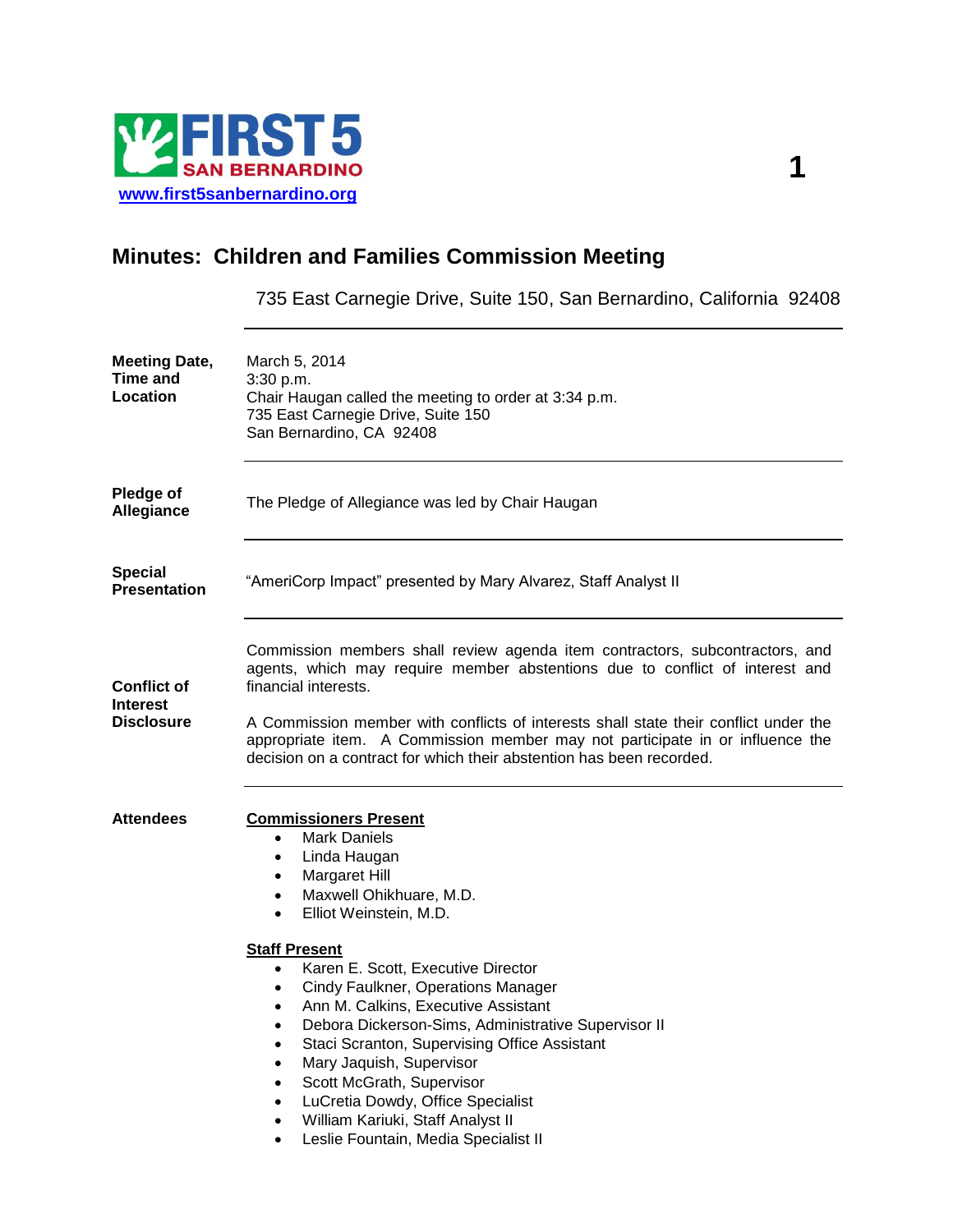- Ruth Ann Martinez, Staff Analyst II
- Chrystina Smith-Rasshan, Staff Analyst II
- Pattie McGinty-Hagedorn, Staff Analyst II
- Jeffrey Pontius, Staff Analyst II
- Ronnie Robinson, Staff Analyst II

| $Report -$       | Save the Date - Wednesday, April 2, 2014                                            |
|------------------|-------------------------------------------------------------------------------------|
| Karen E. Scott   | The Advisory Committee has been invited as the workshop will touch on issues they   |
| <b>Executive</b> | will need to consider as they finalize their recommendations for the Strategic Plan |
| <b>Director</b>  | revision.                                                                           |

First 5 staff will share information regarding First 5's programs and evaluation work to help inform and guide decision-making for future funding as we prepare to finalize our Strategic Plan, Long-Range Financial Plan and funding initiatives.

The regular Commission meeting will begin at 3:30 p.m.

### **Save the Date - Wednesday, May 7, 2014**

This will be a pre-RFP Initiative Development Workshop. It is an opportunity for First 5 staff to share with Commissioners who will provide direct input on such initiatives as:

- Implementation of a Quality Improvement Rating System for early care and education settings throughout our County
- First 5's role in early education (considering change in funding with Transitional Kindergarten, State Preschool, etc.)
- Implementation of a Home Visitation model program
- Family Support/Resource Programs
- Support of increased health care utilization
- Improved oral health care access
- Addressing childhood obesity prevention through support of breastfeeding
- Capacity Building
- Autism support

The regular Commission meeting will begin at 3:30 pm.

#### **Save the Date - Wednesday, May 21, 2014**

May 21st is our Annual Budget Workshop. Commissioners will have the opportunity to drive changes related to funding allocations - change the portions of the pie to align with the revised strategic plan and proposed budget and determine the need for any process or policy changes.

March is National Nutrition Month. -. This month's ED report highlights the activities of just a few of First 5's Healthy Cities partners.

There is exciting news on the prevention of childhood obesity. A report released on February 25<sup>th</sup> affirms that childhood obesity in children, between the ages of  $2 - 5$ , has decreased by 43% over the past decade!

According to a study published in the Journal of the American Medical Association (JAMA), a big part of a child's obesity risk is already established by age 5. If a child is obese between the ages of three and five years old, they are five times as likely to also be so as adults.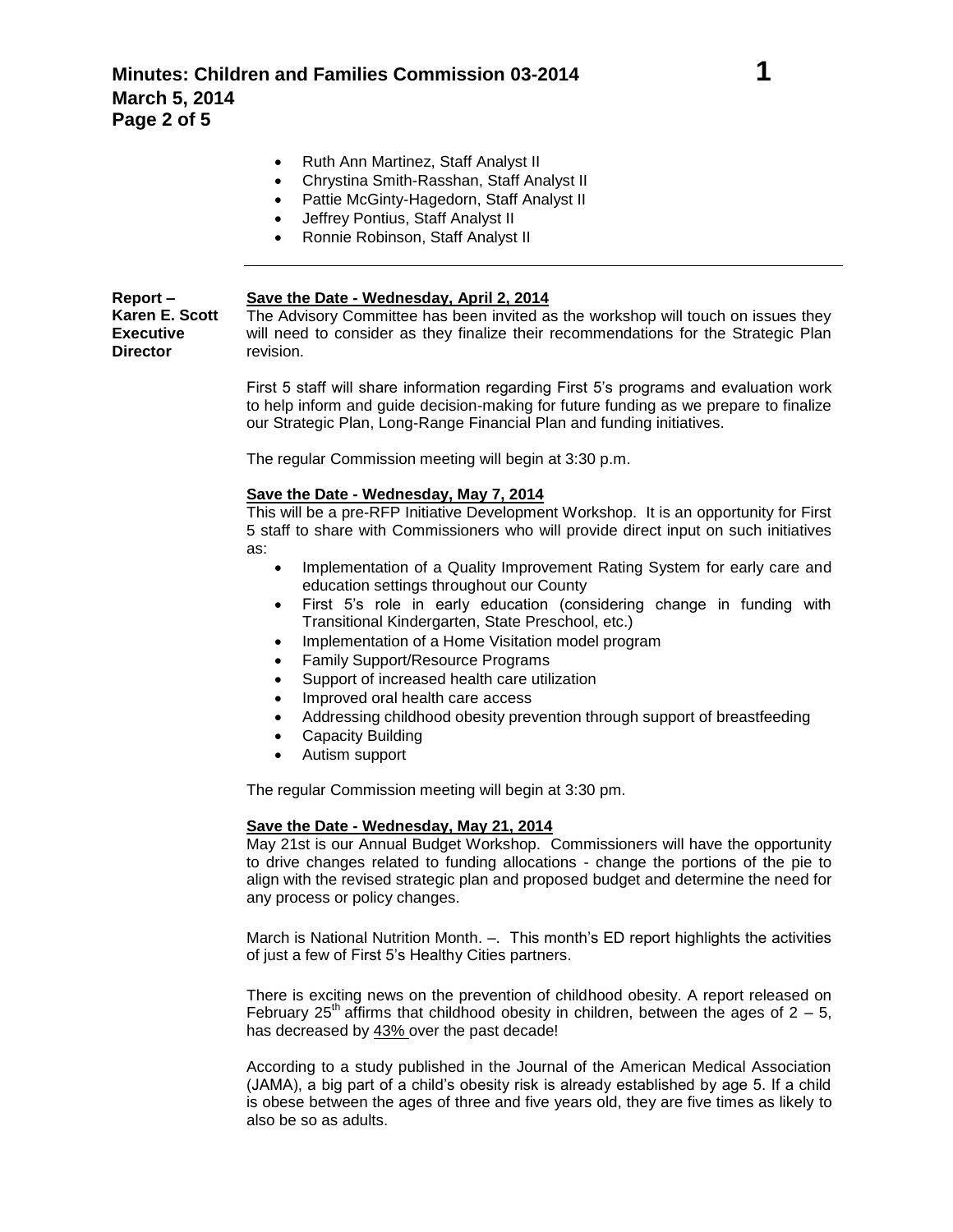Although certainly no consensus, some of the suggested reasons for the decline in obesity rates for this age group include changes to the WIC program, new nutrition and physical activity standards for early child care programs, increased support for breastfeeding mothers and even widespread support of Michelle Obama's "Let's Move" campaign. Children now consume fewer calories from sugary beverages than they did in 1999. Lower obesity rates in the very young bode well for the future.

### **April is Child Abuse Prevention Month**

It is nationally recognized and aims at raising awareness of child abuse and the critical role that family strengthening organizations play in preventing it. Be a part of this national movement for kids and wear blue on April 4, 2014.

Our Board of Supervisors recognizes this very important focus via an annual proclamation. Spread the word by sharing this announcement with your friends, colleagues, and community partners to remind them that 4/4/14 is "wearblue4kids" day.

April is also recognized as the Month of the Young Child where communities acknowledge the value of early learning and to show appreciation for those who promote children's strengths through nurturing relationships.

April 6 – 12 is The Week of the Young Child™ - an annual celebration sponsored by the National Association for the Education of Young Children (NAEYC). The purpose of the Week of the Young Child™ is to focus public attention on the needs of young children and their families and to recognize the early childhood programs and services that meet those needs. First 5 San Bernardino will be celebrating the Week of the Young Child on April  $12<sup>th</sup>$  with a booth to distribute information and resources to families and to support "Child's Play through books, games and activities in partnership with CCCCR – the Child Care Resource Center for an event expected to draw more than 300 families in San Bernardino.

### **Give BIG San Bernardino County**

A 24-hour fundraising web-a-thon taking place on May 8, 2014 benefitting San Bernardino County non-profit organizations. This campaign is made possible by generous support from the San Bernardino County Board of Supervisors and is being implemented by The Community Foundation serving the Counties of Riverside and San Bernardino. See more on page 3.

The Inland Empire's Nonprofit Resource Directory called "ieCapaceteria" is a collaborative project of local funders, non-profits and capacity builders. The United Ways of San Bernardino & Riverside Counties developed and manage the site in partnership with the San Bernardino County Capacity Building Consortium and the Funders Alliance of San Bernardino and Riverside Counties.

This site is designed to provide a centralized hub for non-profit resources throughout the Inland Empire, including areas of San Bernardino, Riverside and Los Angeles Counties. See page 3 for more information and the website address.

### **And speaking of Giving………**

The 2013 Combined Giving Campaign Summary report for 2012-13 was recently released and First 5 San Bernardino had the greatest increase in giving over any other department at 104%!

County employees have pledged nearly \$600,000 for 2014, which is the largest amount pledged in Combined Giving history and is a 5% increase over last year's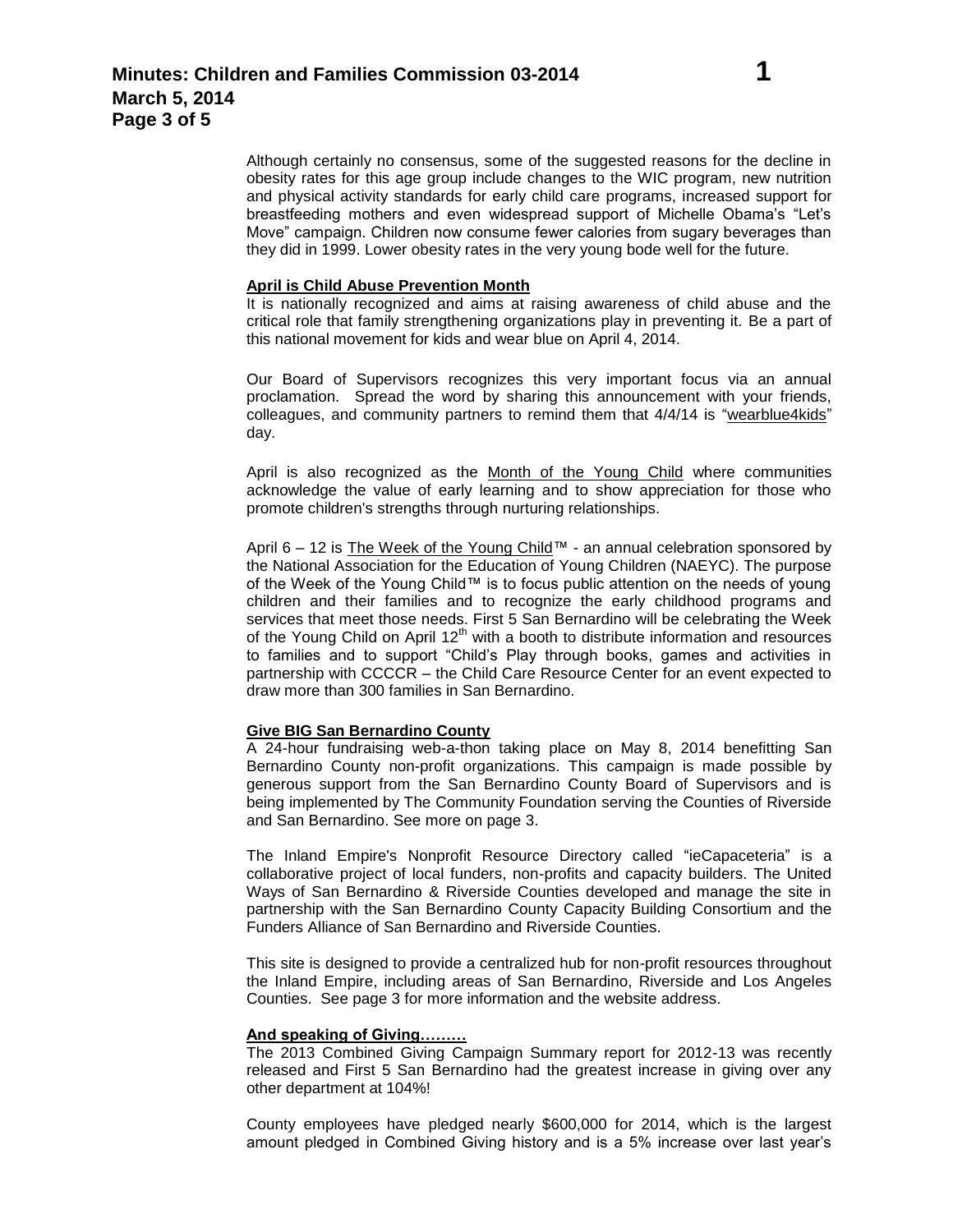amount. It's nice to know that even in these times and this economy the spirit of "giving back" lives!

## **March 19, 2014 First 5 Reception at the Capitol**

Dozens of counties will participate in an Advocacy Day at the Capitol on March 19th. Mary Jaquish has scheduled visits with our legislators to let them know about our work. As the largest local funder (\$35 million annually through 2015) of early education and health for children, First 5 San Bernardino will be meeting to discuss our early learning strategies and other funding initiatives.

A reception hosted by Assembly Speaker John Perez will be held at the Capitol at 4:30 p.m. Please let me know if you are able to attend.

### **Maternal Wellness Summit**

Last month, the issue of local response and services related to Postpartum Depression was raised at the Commission meeting. First 5 staff is exploring and doing our due diligence to get a clear picture of the landscape and will bring back information soon for the Advisory Committee and Commission to consider.

A California Maternal Wellness Summit entitled "Postpartum Depression and Beyond" is being held in Sacramento on Tuesday, May 6, 2014. First 5 staff will attend.

**Consent** A motion was made by Commissioner Hill and seconded by Commissioner Weinstein to approve the Consent Item. Without further comment or objection, motion carried by unanimous vote.

| Item No. | <b>CONSENT</b>                                                                                                                     |
|----------|------------------------------------------------------------------------------------------------------------------------------------|
|          | <sup>1</sup> Approve minutes of February 5, 2014 Commission Meeting.<br>(Presenter: Ann M. Calkins, Executive Assistant, 387-1502) |

| Annual Report Fiscal Year 2012-13.<br>(Presenter: Karen E. Scott, Executive Director, 252-4252)<br>$\overline{2}$ | Item No. | <b>DISCUSSION</b>                                                                                                                                        |
|-------------------------------------------------------------------------------------------------------------------|----------|----------------------------------------------------------------------------------------------------------------------------------------------------------|
| item.                                                                                                             |          | Conduct Public Hearing on the California Children and Families Commission<br>The Public Hearing was conducted. No public comments were presented on this |

| ltem No. | <b>INFORMATION</b>                                                                                                                                                              |
|----------|---------------------------------------------------------------------------------------------------------------------------------------------------------------------------------|
| 3        | Receive information on key data points specific to children 0 to 5 and the return on<br>investment via First 5 Initiatives.<br>(Presenter: Scott McGrath, Supervisor, 252-4259) |

**Public Comment** None